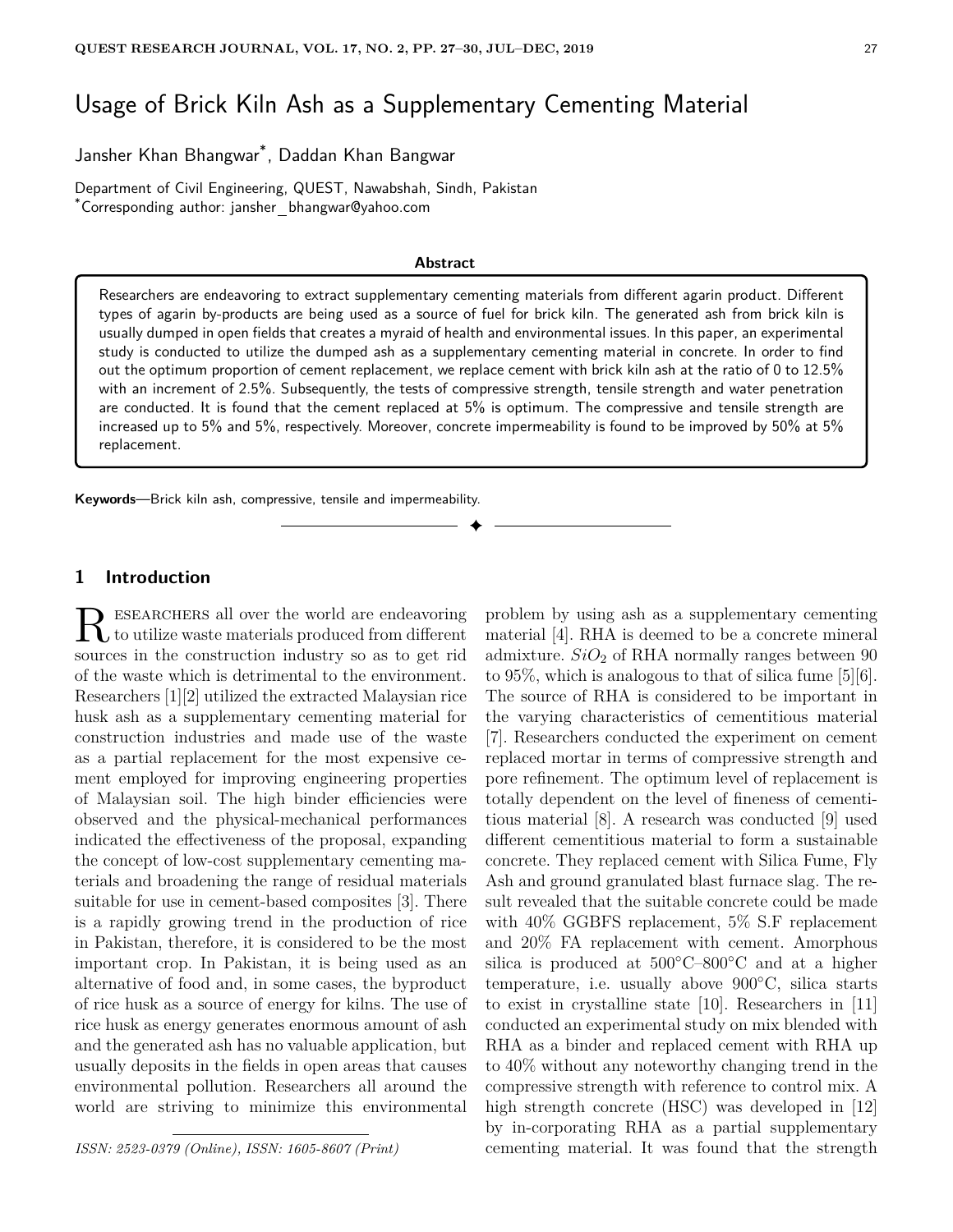of HSC containing RHA decreased as compared to control mix. Researchers in [13] focused on the fundamental properties of RHA blended concrete. They made concrete with replacement dosages of 5% to  $20\%$  (an increment of 5%) with RHA size of  $5 \mu m$ and  $95 \mu m$ . The maximum level of replacement of cement with RHA was 15% for the ash having size of  $95 \mu m$  and  $20\%$  for the ash having size of  $5 \mu m$ , respectively. They concluded that the modified concrete was improved in strength at 10% replacement with ultra-fine RHA particles. However, ultra-pulse velocity and water absorption of concrete drastically decreased at  $10\%$  replacement of cement with  $5 \mu m$ sized RHA. Workability, particularly in case of coarser sized RHA, of fresh concrete increased substantially by adding more quantity rice husk ash. The researchers [2][14] concluded that with the addition of RHA as a cement replacement material in concrete, a significant enhancement in durability characteristics had been obtained in RHA blended concrete which otherwise was hard to achieve by the use of OPC.

The prime aim of the experimental investigation carried out in this paper is to analyze the efficacy of brick kiln ash as a supplementary cementing material in concrete and its effects on various properties of concrete while blending.

## **2 Experimental Programme**

We used ordinary portland cement and the hill sand passing from 4.75 mm sieve and crushed stone, as coarse aggregate, with maximum size of 19 mm. Brick kiln ash was collected from the outskirts of district Shaheed Benazir Abad, Sindh, Pakistan. The ash was grounded in Loss Angels Abrasion machine for 2 hours, and was sieved from 200 sieve. An arbitrary ratio of 1:2:4 with  $w/c$  0.55 was used and the cement was replaced by brick kiln ash at ratio of 0 to 12.5% with an increment of 2.5%, as shown in Table 1. The experimental setup was aimed at finding the optimum proportion of cement replacement with brick kiln ash.

# **3 RESULTS AND DISCUSSION**

This section discusses the experimental results.

### **3.1 Compressive Strength**

28-days compressive strength of all concrete mixes are shown in Table 2. It is evident that the compressive strength of concrete kept on increasing up to 5% replacement of cement with brick kiln ash. Further addition of ash as a supplementary cementing material causes a reduction in the strength. This is because of less availability of silica in the ash to form more Calcium-Silica-Hydrated (CSH) gel which is deemed to be a strengthening component in cement. At 5% replacement of the cement with the brick kiln ash, concrete strength was observed to be 0.53% more as compared to no replacement of concrete. This increase in strength has also been reported in [15][16].

## **3.2 Tensile Strength**

28-days tensile strength of all concrete mixes are shown in Table 3. It can be seen that the tensile strength of concrete kept on increasing up to 5% replacement of cement with brick kiln ash. Further addition of the ash as a supplementary cementing material causes a reduction in the strength. This is because of less availability of silica in the ash to form more calciumsilica-hydrated (CSH) gel which is deemed to be a strengthening component in cement [16].

#### **3.3 Permeabilty**

Water penetration of concrete was determined at the age of 28-days curing. From Table 3 and Table 4, it is evident that the impermeability of concrete increases with the increase of cement replacement with brick kiln ash. The water penetration depth at 5% replacement is 35 mm which is 5% more impermeable as compared to normal concrete. This is because brick kiln ash plays a very effective role in pore refinement of the concrete mix. Such increasing and decreasing behavior was also reported in [17].

A comparison of compressive strength, tensile strength and water penetration depth is shown in Figure 1.

From the results, an increasing and decreasing trend can be observed. At 5% replacement of brick Kiln ash as a supplementary cementing material in concrete is found to be the optimum one. Such trend in supplementary cementing materials in concrete has also been reported in  $[15][17]$ .

## **4 Conclusion**

The compressive strength as well as tensile strength increases up to 5% replacement of the cement with brick kin ash. Permeability of concrete is measured as water penetration depth of concrete. At 5% replacement of cement, concrete becomes more impermeable as compared to the normal concrete mix. Brick kiln ash can be substituted for cement in concrete up to 5% replacement.

## **5 Acknowledgement**

The authors wish to thank Civil Engineering Department, QUEST Nawabshah for providing every type of support to carry out this research.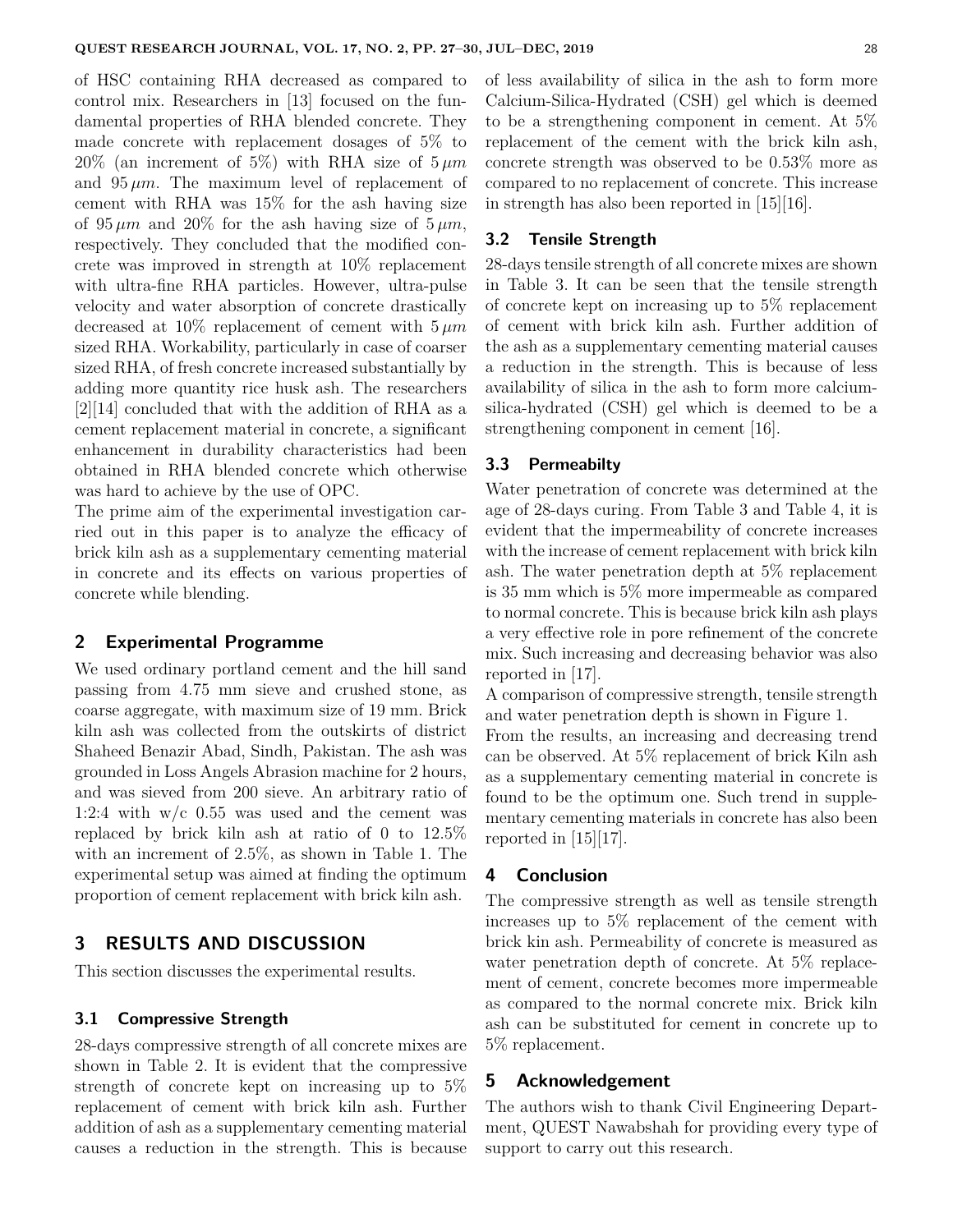#### **QUEST RESEARCH JOURNAL, VOL. 17, NO. 2, PP. 27–30, JUL–DEC, 2019** 29

| S.No | Concrete | Cement        | $\%$ age    | <b>Brick Kiln</b> | W/C  | W/B  | Water    | F.A     | C.A     |
|------|----------|---------------|-------------|-------------------|------|------|----------|---------|---------|
|      |          | $\rm (kg/m3)$ | Replacement | Ash $(kg/m3)$     |      |      | (kg/m3)  | (kg/m3) | (kg/m3) |
|      | CM       |               |             |                   | 0.55 | 0.55 | 1.65     |         | 12      |
|      | BKAC1    | 2.925         | 2.5         | 0.075             | 0.55 | 0.56 | 1.68     |         | 12      |
|      | BKAC2    | 2.85          |             | 0.15              | 0.55 | 0.57 | $1.72\,$ |         | 12      |
|      | BKAC3    | 2.775         | 7.5         | 0.225             | 0.55 | 0.58 | 1.75     |         | 12      |
|      | BKAC4    | 2.7           | 10          | 0.3               | 0.55 | 0.6  | 1.79     |         | 12      |
|      | BKAC5    | 2.625         | 12.5        | 0.375             | 0.55 | 0.61 | 0.82     |         | 12      |

TABLE 1: Concrete mix proportion

| S.No           | Concrete | Percentage  | Compressive    | $(\%$ age) Increase/ |  |
|----------------|----------|-------------|----------------|----------------------|--|
|                | Mix      | Replacement | Strength (psi) | Decrease             |  |
|                | CМ       |             | 2676.7         |                      |  |
| $\overline{2}$ | BKAC1    | 2.5         | 2681.8         | 0.19                 |  |
| 3              | BKAC2    | 5           | 2691           | 0.53                 |  |
| 4              | BKAC3    | 7.5         | 2644.8         | $-1.2$               |  |
| 5              | BKAC4    | 10          | 1969.1         | $-26.4$              |  |
| 6              | BKAC5    | 12.5        | 1964.75        | $-26.6$              |  |

TABLE 2: Compressive strength of concrete

| S.No           | Concrete | Percentage<br>Replacement | <b>Tensile</b> | $\sqrt{(%age) \space}$ Increase/<br>Decrease |
|----------------|----------|---------------------------|----------------|----------------------------------------------|
|                | CМ       |                           | 275            |                                              |
| $\overline{2}$ | BKAC1    | 2.5                       | 280.33         | 1.9                                          |
| 3              | BKAC2    | 5                         | 284.7          | 3.5                                          |
| $\overline{4}$ | BKAC3    | 7.5                       | 270            | $-1.8$                                       |
| 5              | BKAC4    | 10                        | 200            | $-27.27$                                     |
| 6              | BKAC5    | 12.5                      | 190            | $-30.9$                                      |

TABLE 3: Tensile strength of concrete

| S.No              | Concrete | Percentage  | <b>Water Penetration</b> | $(\%$ age) Increase/ |  |
|-------------------|----------|-------------|--------------------------|----------------------|--|
|                   |          | Replacement | Depth (mm)               | Decrease             |  |
|                   | CМ       |             | 50                       |                      |  |
| $\overline{2}$    | BKAC1    | 2.5         | 40                       | 20                   |  |
| $\mathbf{\Omega}$ | BKAC2    | 5           | 35                       | 30                   |  |
|                   | BKAC3    | 7.5         | 25                       | 50                   |  |
| 5                 | BKAC4    | 10          | 35                       | 30                   |  |
| 6                 | BKAC5    | $12.5\,$    | 55                       | $-10$                |  |

TABLE 4: Permeability of concrete



Fig. 1: Compressive, tensile strength and water penetration behavior